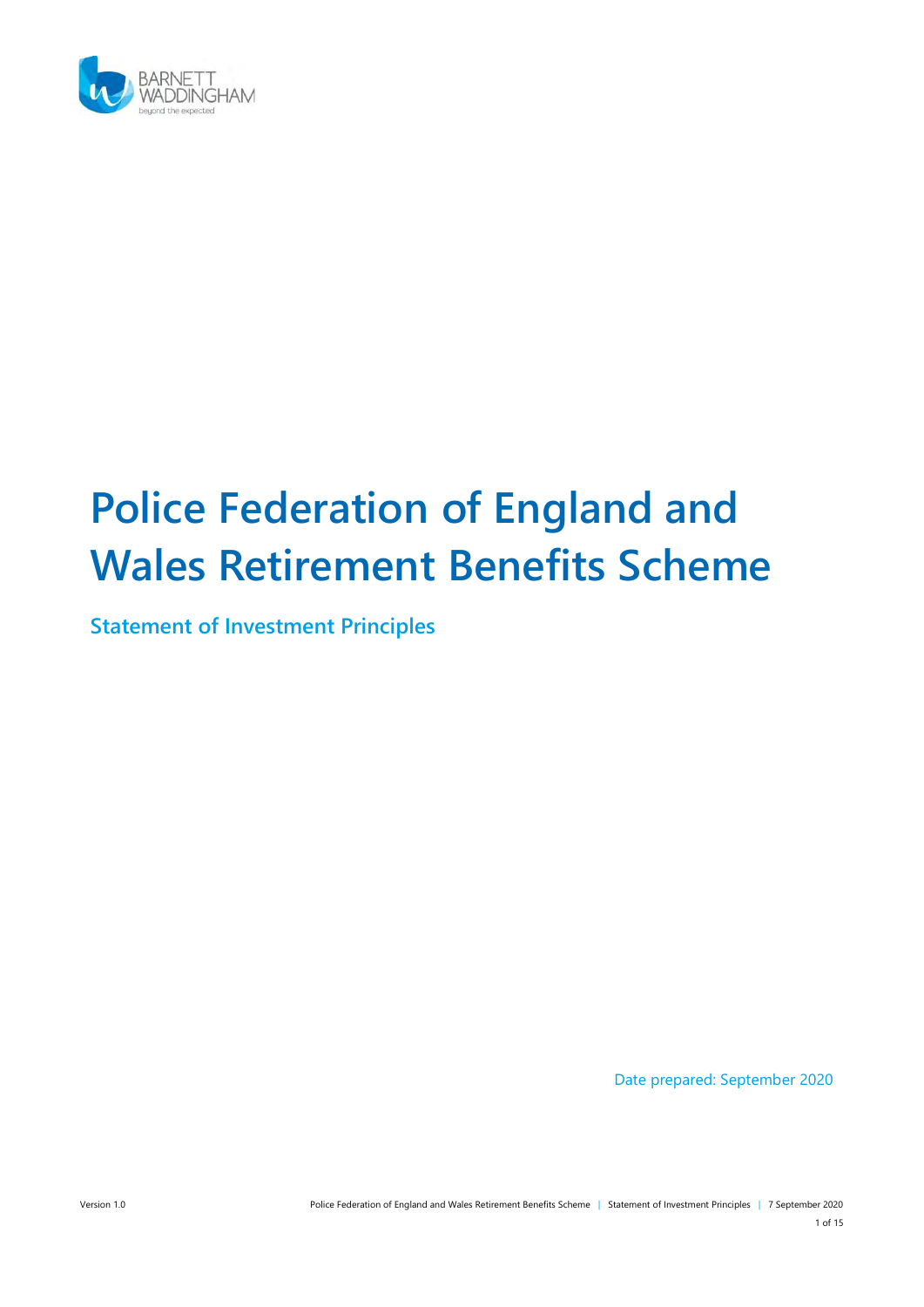

#### Contents

| 1.                                                                                                                                                        | Introduction                                                                                              | 3  |  |
|-----------------------------------------------------------------------------------------------------------------------------------------------------------|-----------------------------------------------------------------------------------------------------------|----|--|
| 2.                                                                                                                                                        | Choosing investments                                                                                      | 3  |  |
| 3.                                                                                                                                                        | Investment objectives                                                                                     | 3  |  |
| 4.                                                                                                                                                        | Kinds of investments to be held                                                                           | 4  |  |
| 5.                                                                                                                                                        | The balance between different kinds of investments                                                        | 4  |  |
| 6.                                                                                                                                                        | <b>Risks</b>                                                                                              | 4  |  |
| 7.                                                                                                                                                        | Expected return on investments                                                                            | 6  |  |
| 8.                                                                                                                                                        | Realisation of investments                                                                                | 6  |  |
| 9.                                                                                                                                                        | Financially material considerations, non-financial matters, the exercise of voting rights and engagement6 |    |  |
|                                                                                                                                                           | 10. Policy on arrangements with asset managers                                                            | 6  |  |
|                                                                                                                                                           | 11. Agreement                                                                                             | 8  |  |
| Appendix 1 Note on investment policy of the Scheme as in relation to the current Statement of Investment<br>Principles<br>9                               |                                                                                                           |    |  |
| 1.                                                                                                                                                        | The balance between different kinds of investment                                                         | 9  |  |
| 2.                                                                                                                                                        | Choosing investments                                                                                      | 10 |  |
| 3.                                                                                                                                                        | Fee agreements                                                                                            | 11 |  |
| 4.                                                                                                                                                        | Investments and disinvestments                                                                            | 11 |  |
|                                                                                                                                                           | Liability Driven Investment                                                                               | 11 |  |
| Appendix 2 Financially Material considerations, non-financially material considerations, the exercise of voting<br>rights and engagement activities<br>13 |                                                                                                           |    |  |
| 1.                                                                                                                                                        | Financially material considerations                                                                       | 13 |  |
| 2.                                                                                                                                                        | Non-financially material considerations                                                                   | 13 |  |
| 3.                                                                                                                                                        | The exercise of voting rights                                                                             | 14 |  |
| 4.                                                                                                                                                        | Engagement activities                                                                                     | 14 |  |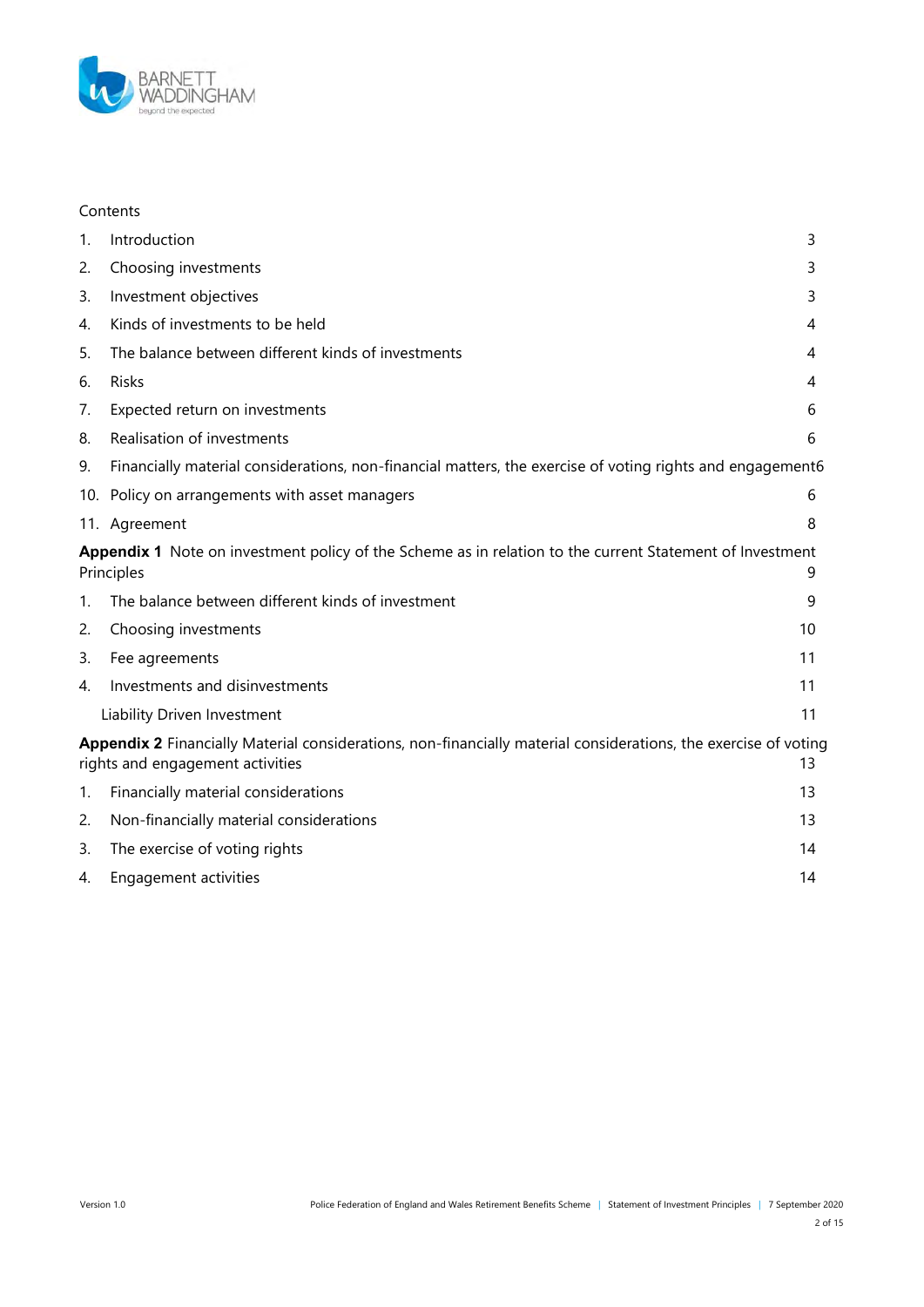

# 1. Introduction

- 1.1. This is the Statement of Investment Principles prepared by the Trustees of the Police Federation of England and Wales Retirement Benefits Scheme ('the Scheme'). This statement sets down the principles which govern the decisions about investments that enable the Scheme to meet the requirements of:
	- the Pensions Act 1995, as amended by the Pensions Act 2004; and
	- the Occupational Pension Schemes (Investment) Regulations 2005 as amended by the Occupational Pension Schemes (Investment) (Amendment) Regulations 2010.
	- the Occupational Pension Schemes (Investment and Disclosure) (Amendment and Modification) Regulations 2018.
	- the Occupational Pension Schemes (Investment and Disclosure) (Amendment) Regulations 2019.
- 1.2. In preparing this statement the Trustees have consulted the Police Federation of England & Wales, the Principal Employer, and obtained advice from Barnett Waddingham LLP, the Trustees' investment consultants. Barnett Waddingham is authorised and regulated by the Financial Conduct Authority and licensed by the Institute and Faculty of Actuaries for a range of investment business activities.
- 1.3. This statement has been prepared with regard to the 2001 Myners review of institutional investment (including subsequent updates), and Scheme Funding legislation.
- 1.4. The Trustees will review this statement at least every three years or if there is a significant change in any of the areas covered by the statement.

# 2. Choosing investments

- 2.1. The Trustees' policy is to set the overall investment target and then monitor the performance of their manager against that target. In doing so, the Trustees consider the advice of their professional advisers, who they consider to be suitably qualified and experienced for this role.
- 2.2. The day-to-day management of the Scheme's assets is delegated to Legal & General Investment Management ("LGIM"). The investment manager is authorised and regulated by the Financial Conduct Authority, and is responsible for stock selection and the exercise of voting rights.
- 2.3. The Trustees review the appropriateness of the Scheme's investment strategy on an ongoing basis. This review includes consideration of the continued competence of the investment manager with respect to performance within any guidelines set. The Trustees will also consult the employer before amending the investment strategy.

# 3. Investment objectives

- 3.1. The Trustees have discussed key investment objectives in light of an analysis of the Scheme's liability profile as well as the constraints the Trustees face in achieving these objectives. As a result, the Trustees' main investment objectives are:
	- to ensure that the Scheme can meet the members' entitlements under the Trust Deed and Rules as they fall due;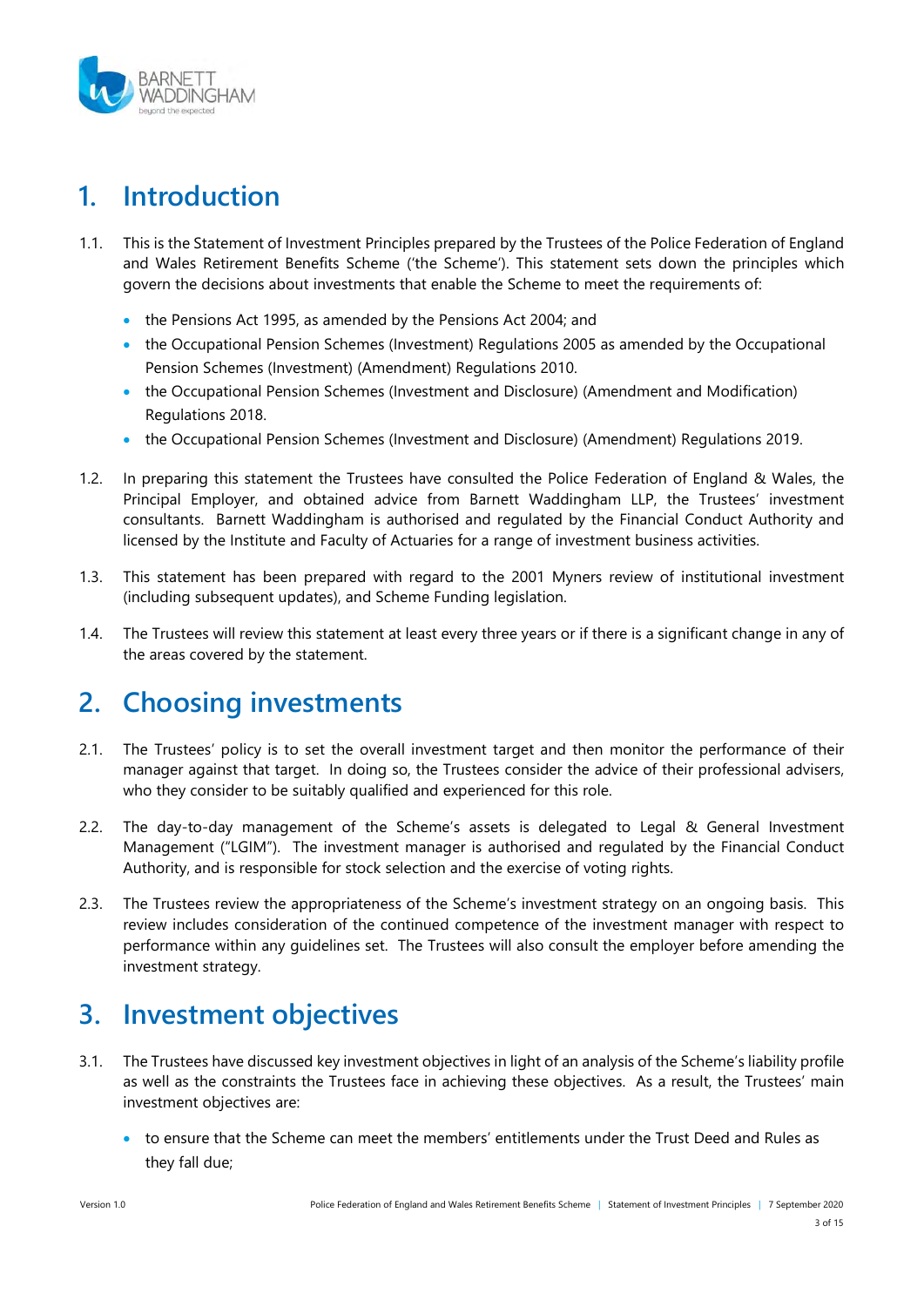

- to manage the expected volatility of the returns achieved in order to control the level of volatility in the Scheme's required contribution levels;
- to minimise the long-term costs of the Scheme by maximising the return on the assets whilst having regard to the above objectives.
- 3.2. The Trustees are aware of the relationship that exists between the particular investment portfolio that is held and the level of funding of the Scheme's liabilities. The Trustees have obtained exposure to investments that they expect will meet the Scheme's objectives as best as possible.

# 4. Kinds of investments to be held

- 4.1. The Scheme is permitted to invest in a wide range of assets including equities, bonds, cash, property and alternatives.
- 4.2. The Trustees monitor from time-to-time the employer-related investment content of their portfolio as a whole and will take steps to alter this should they discover this to be more than 5% of the portfolio. Typically this check is carried out annually by the Scheme's auditors.

# 5. The balance between different kinds of investments

- 5.1. The Scheme invests in assets that are expected to achieve the Scheme's objectives. The allocation between different asset classes is contained within the Appendix to this Statement.
- 5.2. The Trustees consider the merits of both active and passive management for the various elements of the portfolio and may select different approaches for different asset classes. The current arrangements are set out in the Appendix to this Statement.
- 5.3. The Trustees are aware that the appropriate balance between different kinds of investments will vary over time and therefore the Scheme's asset allocation will be expected to change as the Scheme's liability profile matures.

### 6. Risks

6.1. The Trustees have considered the following risks for the Scheme with regard to their investment policy and the Scheme's liabilities, and considered ways of managing/monitoring these risks: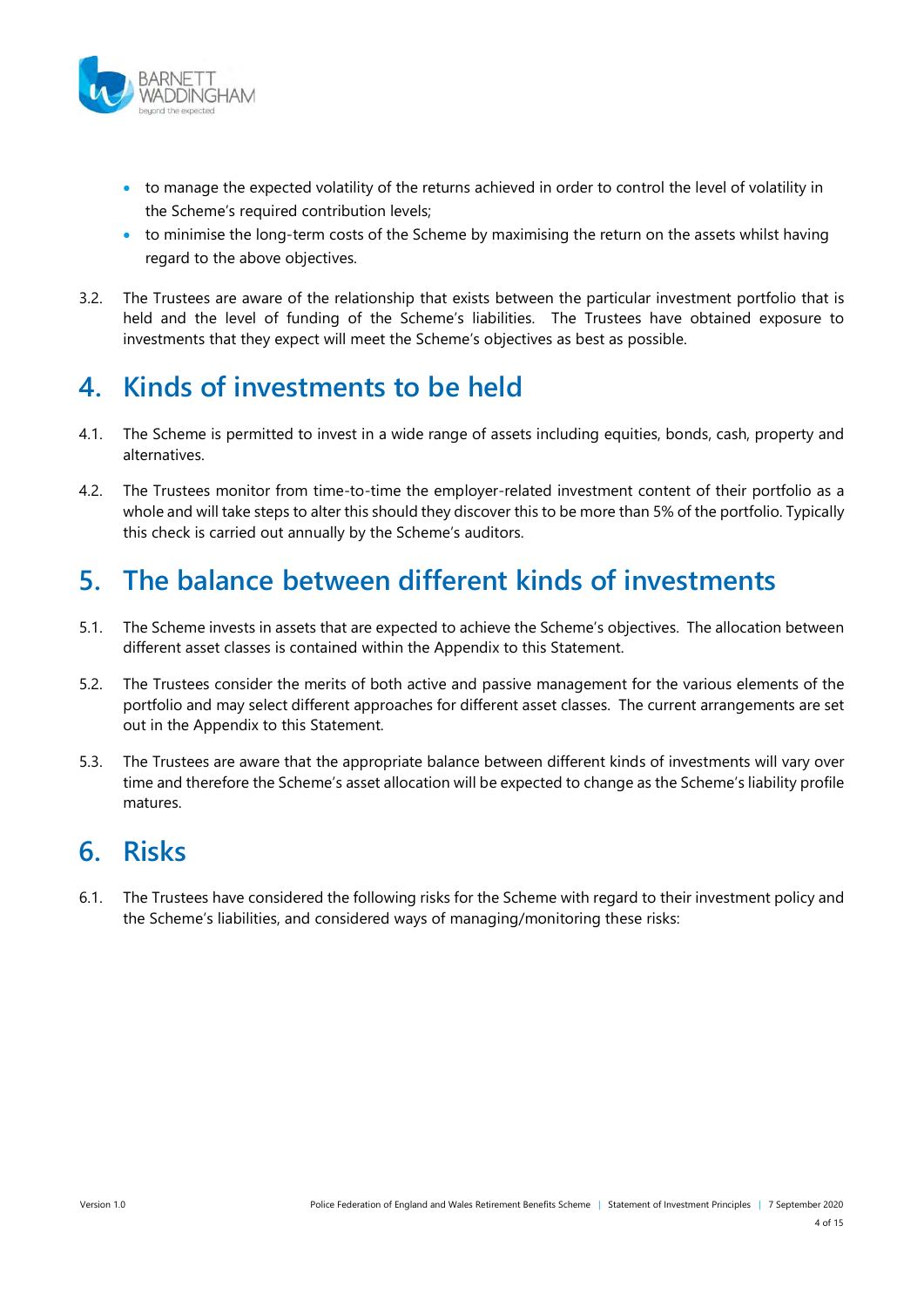

| <b>Risk versus the</b><br><b>liabilities</b> | The Trustees will monitor and review the investment strategy with respect to the<br>liabilities in conjunction with each actuarial valuation. The investment strategy will<br>be set with consideration to the appropriate level of risk required for the funding<br>strategy as set out in the Scheme's Statement of Funding Principles.                                              |
|----------------------------------------------|----------------------------------------------------------------------------------------------------------------------------------------------------------------------------------------------------------------------------------------------------------------------------------------------------------------------------------------------------------------------------------------|
| <b>Covenant risk</b>                         | The creditworthiness of the employer and the size of the pension liability relative to<br>the employer's earnings are monitored on a regular basis. The appropriate level of<br>investment risk is considered with reference to the strength of the employer<br>covenant.                                                                                                              |
| <b>Solvency and</b><br>mismatching           | This risk is addressed through the asset allocation strategy and ongoing triennial<br>actuarial valuations. The Trustees are aware that the asset allocation required to<br>minimise the volatility of the solvency position may be different from that which<br>would minimise the volatility on the Scheme's funding basis.                                                          |
| <b>Asset</b><br>allocation risk              | The asset allocation is detailed in the Appendix to this Statement and is monitored<br>on a regular basis by the Trustees.                                                                                                                                                                                                                                                             |
| Investment<br>manager risk                   | The Trustees monitor the performance of each of the Scheme's investment manager<br>on a regular basis in addition to having meetings with each manager from time to<br>time as necessary, usually on an annual basis.<br>The Trustees have a written<br>agreement with each investment manager, which contains a number of restrictions<br>on how each investment manager may operate. |
| <b>Governance</b><br>risk                    | Each asset manager is expected to undertake good stewardship and positive<br>engagement in relation to the assets held. The Trustees monitor these and will<br>report on the managers' practices in their annual Implementation Statement.                                                                                                                                             |
| <b>ESG/Climate</b><br>risk                   | The Trustees have considered long-term financial risks to the Scheme and ESG<br>factors as well as climate risk are potentially financially material and will continue to<br>develop their policy to consider these, alongside other factors, when selecting or<br>reviewing the Scheme's investments in order to avoid unexpected losses.                                             |
| <b>Concentration</b><br>risk                 | Each investment manager is expected to manage broadly diversified portfolios and<br>to spread assets across a number of individual shares and securities.                                                                                                                                                                                                                              |
| <b>Liquidity risk</b>                        | The Scheme invests in assets such that there is a sufficient allocation to liquid<br>investments that can be converted into cash at short notice given the Scheme's<br>cashflow requirements. The Scheme's administrators assess the level of cash held<br>in order to limit the impact of the cashflow requirements on the investment policy.                                         |
| <b>Currency risk</b>                         | The Scheme's liabilities are denominated in sterling. The Scheme may gain exposure<br>to overseas currencies by investing in assets that are denominated in a foreign<br>currency or via currency management.                                                                                                                                                                          |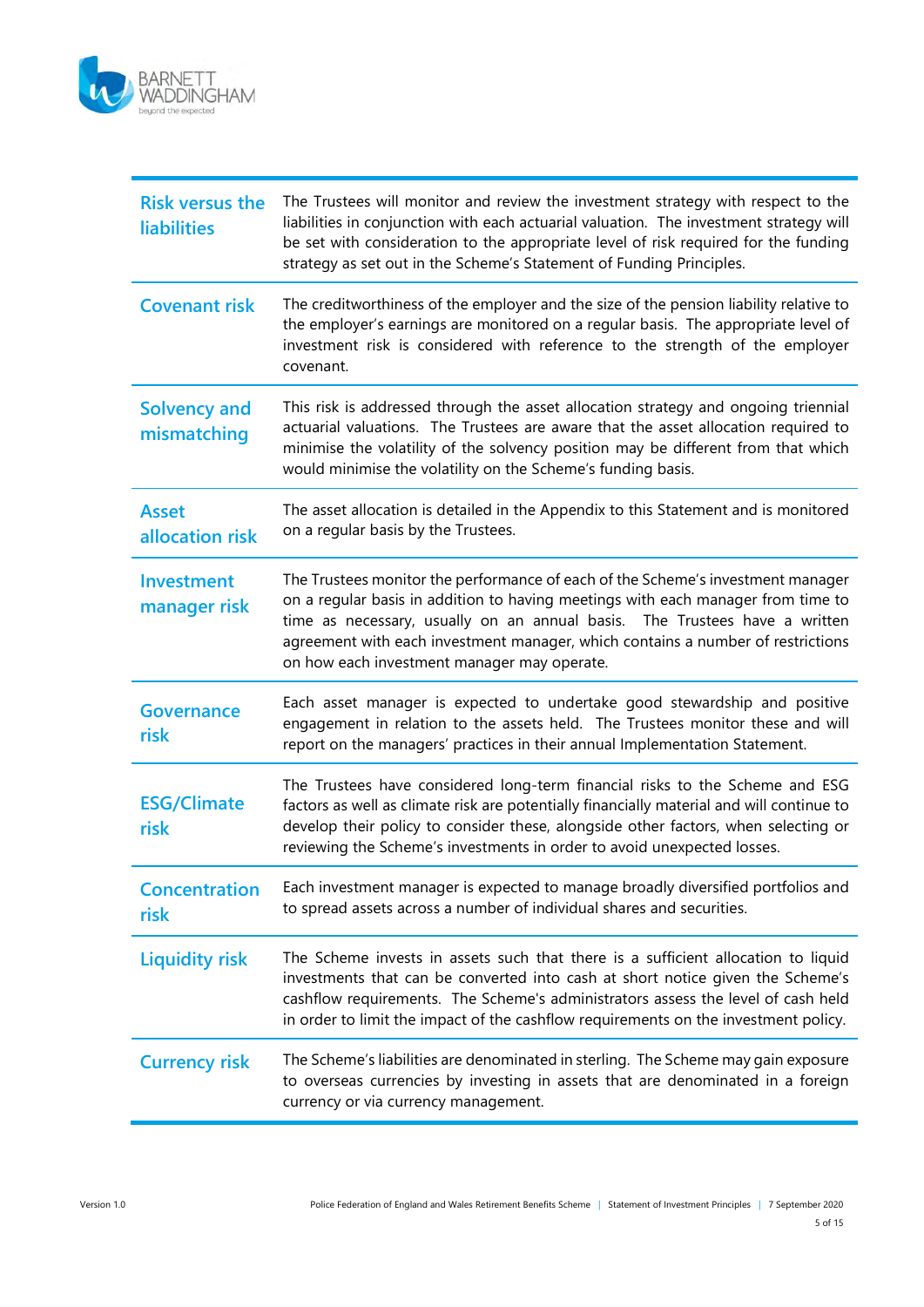

Loss of investment The risk of loss of investment by each investment manager and custodian is assessed by the Trustees. This includes losses beyond those caused by market movements (e.g. default risk, operational errors or fraud).

# 7. Expected return on investments

- 7.1. The Trustees have regard to the relative investment return and risk that each asset class is expected to provide. The Trustees are advised by their professional advisors on these matters, who they deem to be appropriately qualified experts. However, the day-to-day selection of investments is delegated to the Scheme's investment manager.
- 7.2. The Trustees recognise the need to distinguish between nominal and real returns and to make appropriate allowance for inflation when making decisions and comparisons.
- 7.3. In considering the expected return from investments, the Trustees recognise that different asset classes have different long-term expected returns and expected volatilities relative to the liabilities.
- 7.4. Having established the investment strategy, the Trustees monitor the performance of each investment manager against an agreed benchmark as frequently as appropriate according to market conditions and the Scheme's funding position. The Trustees meet the Scheme's investment manager as frequently as is appropriate, normally on an annual basis, in order to review performance.

### 8. Realisation of investments

- 8.1. The Trustees have delegated the responsibility for buying and selling investments to the investment manager. The Trustees have considered the risk of liquidity as referred to above.
- 8.2. Ultimately, the investments will all have to be sold when the Scheme's life comes to an end. In this situation, the Trustees are aware of the fact that the realisable value of some investments, were there to be a forced sale, might be lower than the market value shown in the Scheme accounts.

# 9. Financially material considerations, non-financial matters, the exercise of voting rights and engagement

9.1. The Trustees have set policies in relation to these matters. These policies are set out in the Appendix.

### 10. Policy on arrangements with asset managers

#### Incentivising alignment with the Trustees' investment policies

10.1. Prior to appointing an investment manager, the Trustees discuss the investment manager's approach to the management of ESG and climate related risks with the Scheme's investment consultant, and how their policies are aligned with the Trustees' own investment beliefs.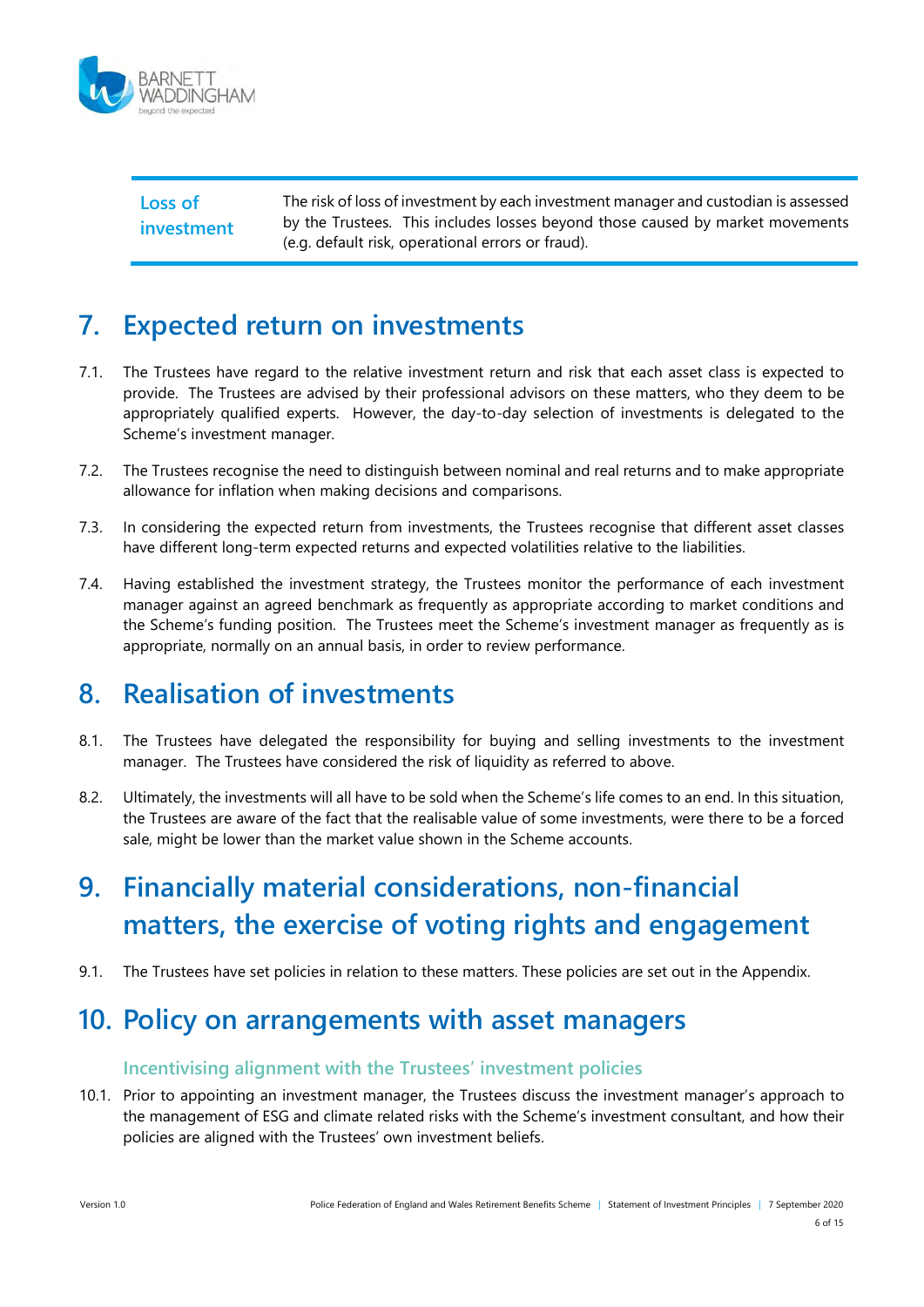

- 10.2. When appointing an investment manager, in addition to considering the investment manager's investment philosophy, process and policies to establish how the manager intends to make the required investment returns, the Trustees also consider how ESG and climate risk are integrated into these. If the Trustees deem any aspect of these policies to be out of line with their own investment objectives for the part of the portfolio being considered, they will consider using another manager for the mandate.
- 10.3. The Trustees carry out a strategy review at least every three years where they assess the continuing relevance of the strategy in the context of the Scheme's membership and their aims, beliefs and constraints. The Trustees monitor the investment manager's approach to ESG and climate related risks on an annual basis.
- 10.4. In the event that an investment manager ceases to meet the Trustees' desired aims, including the management of ESG and climate related risks, using the approach expected of them, their appointment may be terminated. The investment manager has been informed of this by the Trustees.
- 10.5. Investment manager ESG policies are reviewed in the context of best industry practice and feedback will be provided to the investment manager.

#### Incentivising assessments based on medium to long term, financial and non-financial considerations

- 10.6. The Trustees are mindful that the impact of ESG and climate change has a long-term nature. However, the Trustees recognise that the potential for change in value as a result of ESG and climate risk may occur over a much shorter term than climate change itself. The Trustees acknowledge this in their investment management arrangements.
- 10.7. When considering the management of objectives for an investment manager (including ESG and climate risk objectives), and then assessing their effectiveness and performance, the Trustees assess these over a rolling timeframe. The Trustees believe the use of rolling timeframes, typically 3 to 5 years, is consistent with ensuring the investment manager makes decisions based on an appropriate time horizon. Where a fund may have an absolute return or shorter term target, this is generally supplementary to a longer term performance target. In the case of assets that are actively managed, the Trustees expect this longer term performance target to be sufficient to ensure an appropriate alignment of interests.
- 10.8. The Trustees expect the investment manager to be voting and engaging on behalf of the Scheme's holdings and the Scheme monitors this activity within the Implementation Statement in the Scheme's Annual Report and Accounts.

#### Method and time horizon for assessing performance

- 10.9. The Trustees monitor the performance of their investment manager over medium to long term periods that are consistent with the Trustees' investment aims, beliefs and constraints.
- 10.10. The Scheme invests predominantly in pooled funds. The investment manager is remunerated by the Trustees based on the assets they manage on behalf of the Trustees.
- 10.11. The Trustees believe that this fee structure, enables the investment manager to focus on long-term performance.
- 10.12. The Trustees ask the Scheme's investment consultant to assess if the asset management fee is in line with the market when the manager is selected, and the appropriateness of the annual management charges are considered regularly as part of the review of the Statement of Investment Principles.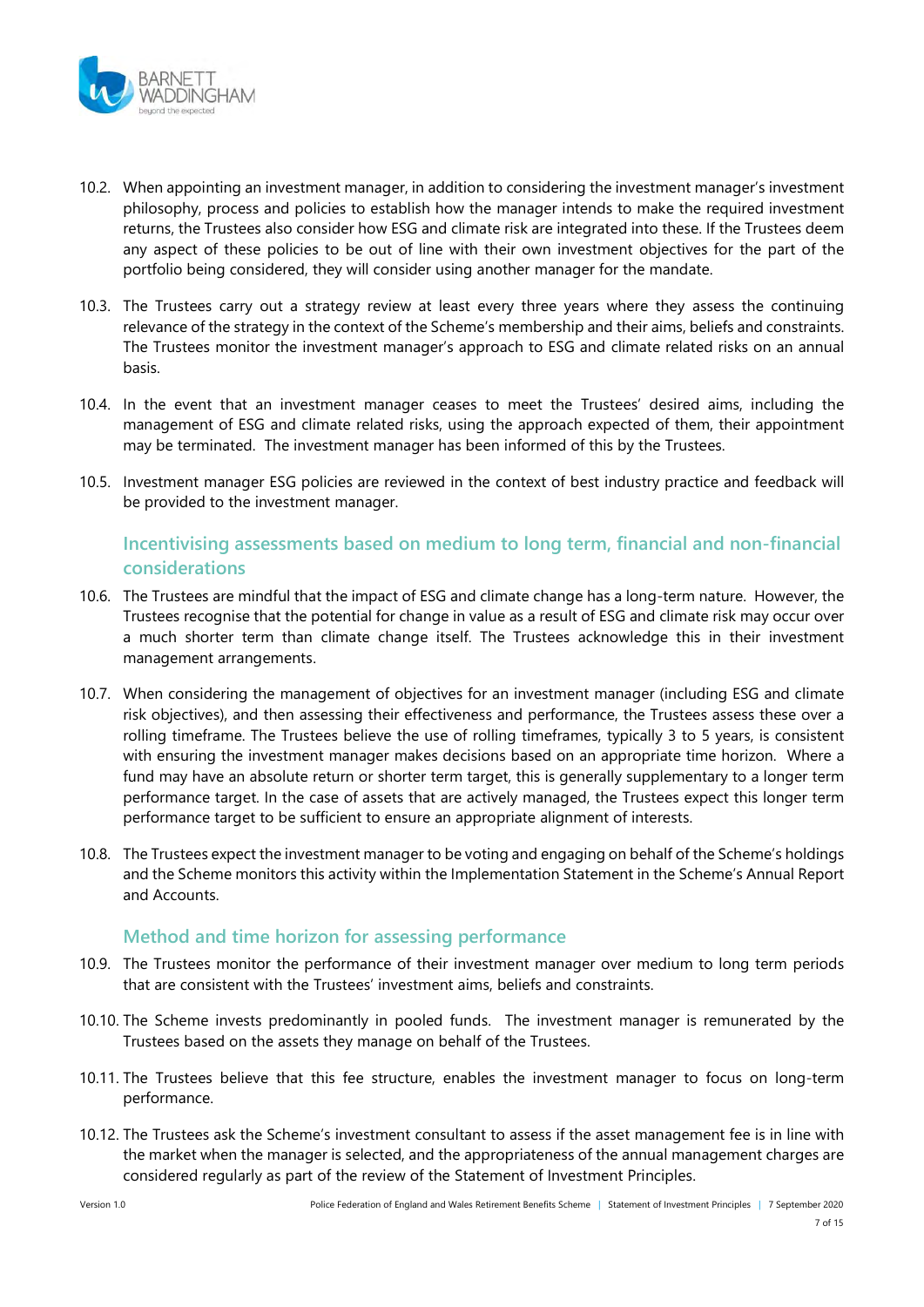

#### Portfolio turnover costs

- 10.13. The Trustees acknowledge that portfolio turnover costs can impact on the performance of their investments. Overall performance is assessed as part of the quarterly investment monitoring process.
- 10.14. During the investment manager appointment process, the Trustees may consider both past and anticipated portfolio turnover levels. When underperformance is identified, deviations from the expected level of turnover may be investigated with the investment manager concerned if it is felt they may have been a significant contributor to the underperformance. Assessments reflect the market conditions and peer group practices. The Trustees acknowledge that for some asset classes, such as LDI, a higher turnover of contracts such as repurchase agreements, can be beneficial to the fund from both a risk and cost perspective.

#### Duration of arrangement with asset manager

- 10.15. For the open-ended pooled funds in which the Scheme invests, there are no predetermined terms of agreement with the investment manager.
- 10.16. The suitability of the Scheme's asset allocation and its ongoing alignment with the Trustees' investment beliefs is assessed every three years, or when changes deem it appropriate to do so more frequently. As part of this review the ongoing appropriateness of the investment manager, and the specific funds used, is assessed.

### 11. Agreement

11.1. This statement was agreed by the Trustees, and replaces any previous statements. Copies of this statement and any subsequent amendments will be made available to the employer, the investment manager, the actuary and the Scheme auditor upon request.

Adopted by the Trustees of the Police Federation of England and Wales Retirement Benefits Scheme on 7 September 2020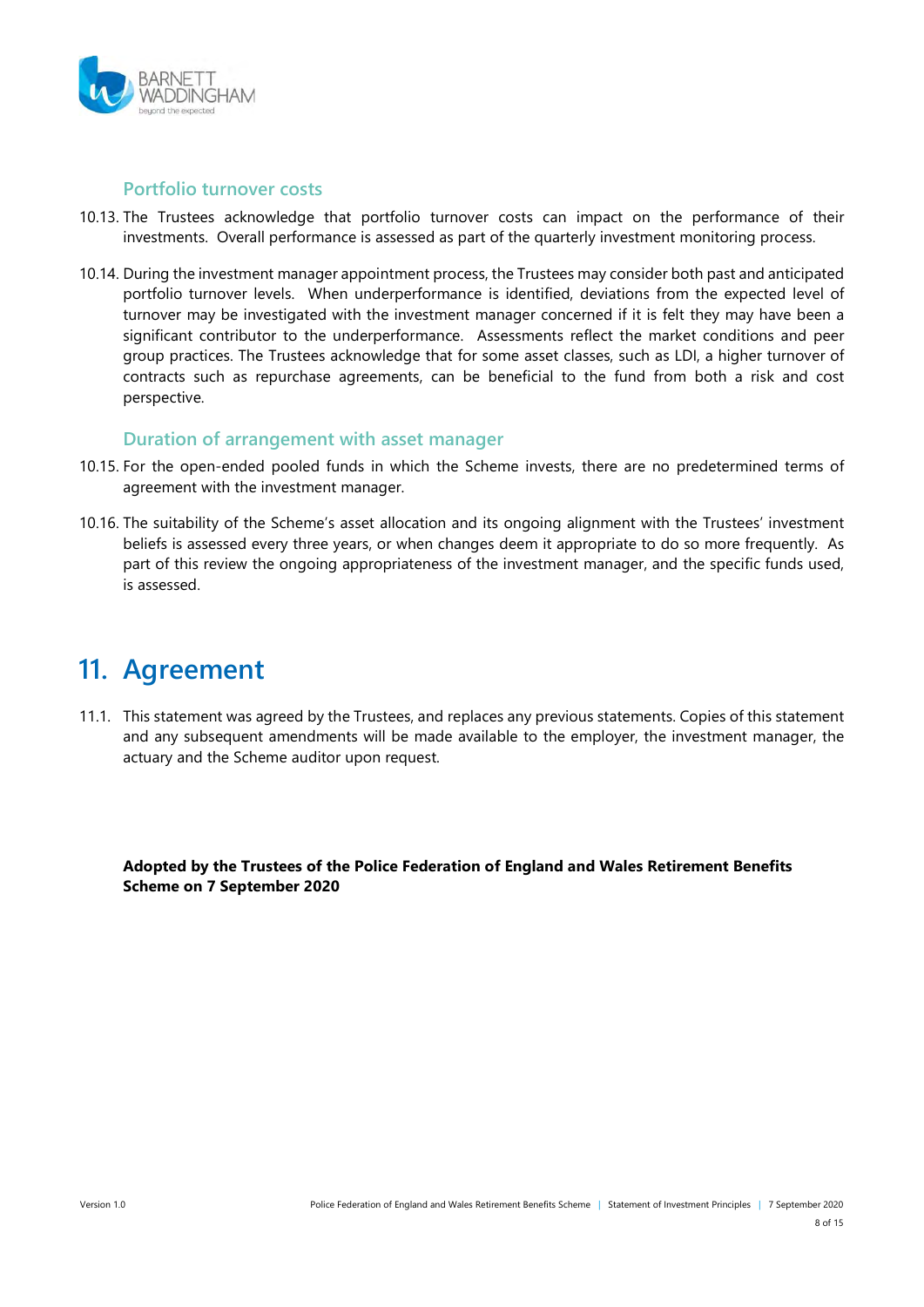

# Appendix 1 Note on investment policy of the Scheme in relation to the current Statement of Investment **Principles**

### 1. The balance between different kinds of investment

The Scheme has a strategic asset allocation as set out in the table below, which has been agreed after considering the Scheme's liability profile, funding position, expected return of the various asset classes and the need for diversification.

| Asset class                  | Benchmark (%) |
|------------------------------|---------------|
| Global Equities              | 13.3          |
| Global Equities - GBP hedged | 13.3          |
| Diversified Growth Funds     | 26.7          |
| Absolute Return Bond Funds   | 26.7          |
| Liability Driven Investments | 18.0          |
| Cash                         | 2.0           |

#### Rebalancing

The Trustees recognise that the asset allocation of investments in different asset classes will vary over time as a result of market movements. The Trustees seek to maintain a balance between maintaining the asset allocation in line with its benchmark and limiting the costs of rebalances.

#### Hedging levels

The target interest rate and inflation hedging levels for the investment strategy are set out below:

|                                                 | Target (%) |
|-------------------------------------------------|------------|
| Interest rate hedging (% of funded liabilities) | 60         |
| Inflation hedging (% of funded liabilities)     | 60         |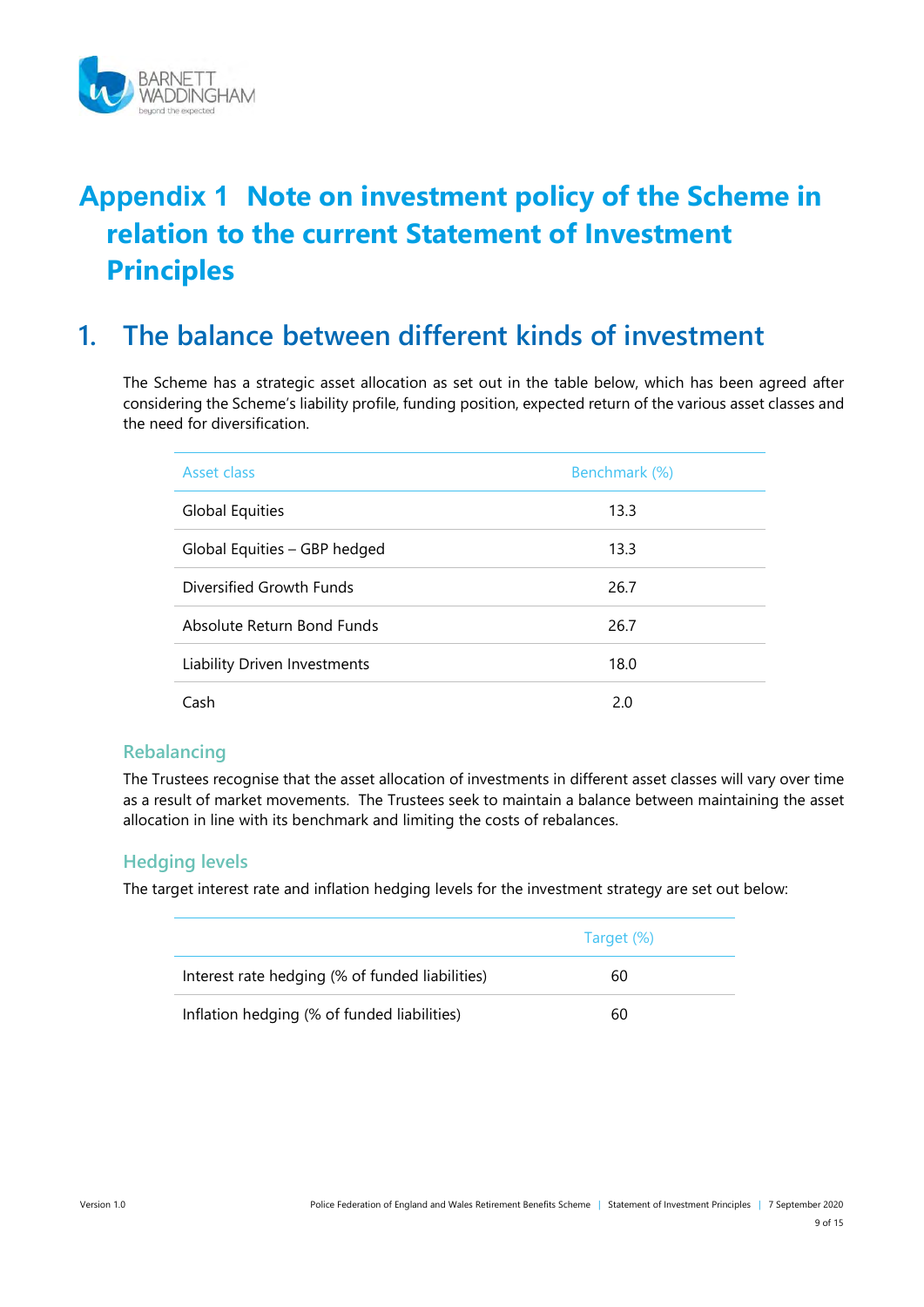

# 2. Choosing investments

The Trustees have appointed LGIM to carry out the day-to-day investment of the Scheme.

The investment benchmarks and objectives for each fund are given below:

| Investment<br>Manger | Fund                                                  | <b>Benchmark</b>                                                                    | Objective                                                                                                                                          |
|----------------------|-------------------------------------------------------|-------------------------------------------------------------------------------------|----------------------------------------------------------------------------------------------------------------------------------------------------|
|                      | All World Equity Index Fund                           | FTSE All World Index                                                                | Track the performance of the<br>benchmark to within<br>+/- 0.5% per annum for two<br>years out of three                                            |
|                      | All World Equity Index Fund<br>- GBP hedged           | FTSE All World Index - GBP<br>hedged                                                | Track the performance of the<br>benchmark to within<br>$+/-$ 0.5% per annum for two<br>years out of three                                          |
| <b>LGIM</b>          | Dynamic Diversified Growth<br>Fund                    | Bank of England base rate<br>$+4.5\%$ p.a.                                          | Provide long-term investment<br>growth<br>through<br>dynamic<br>exposure to a diversified range<br>of asset classes in line with the<br>benchmark. |
|                      | Absolute Return Bond Fund<br>$(LIBOR + 1.5\%$ target) | ICE BofA Sterling 3-Month<br>Deposit Offered Rate<br><b>Constant Maturity Index</b> | Outperform the benchmark by<br>1.5% p.a. over a rolling three<br>year period (before fees).                                                        |
|                      | LDI - Matching Core funds                             | Gilt and Swap composite<br>index.                                                   | Protect against changes in real<br>and nominal interest rates.                                                                                     |
|                      | Sterling Liquidity Fund                               | 7 Day LIBID                                                                         | Track the benchmark.                                                                                                                               |

The performance of LGIM will be monitored as frequently as the Trustees consider appropriate in light of the prevailing circumstances. The monitoring takes into account both short-term and long-term performance.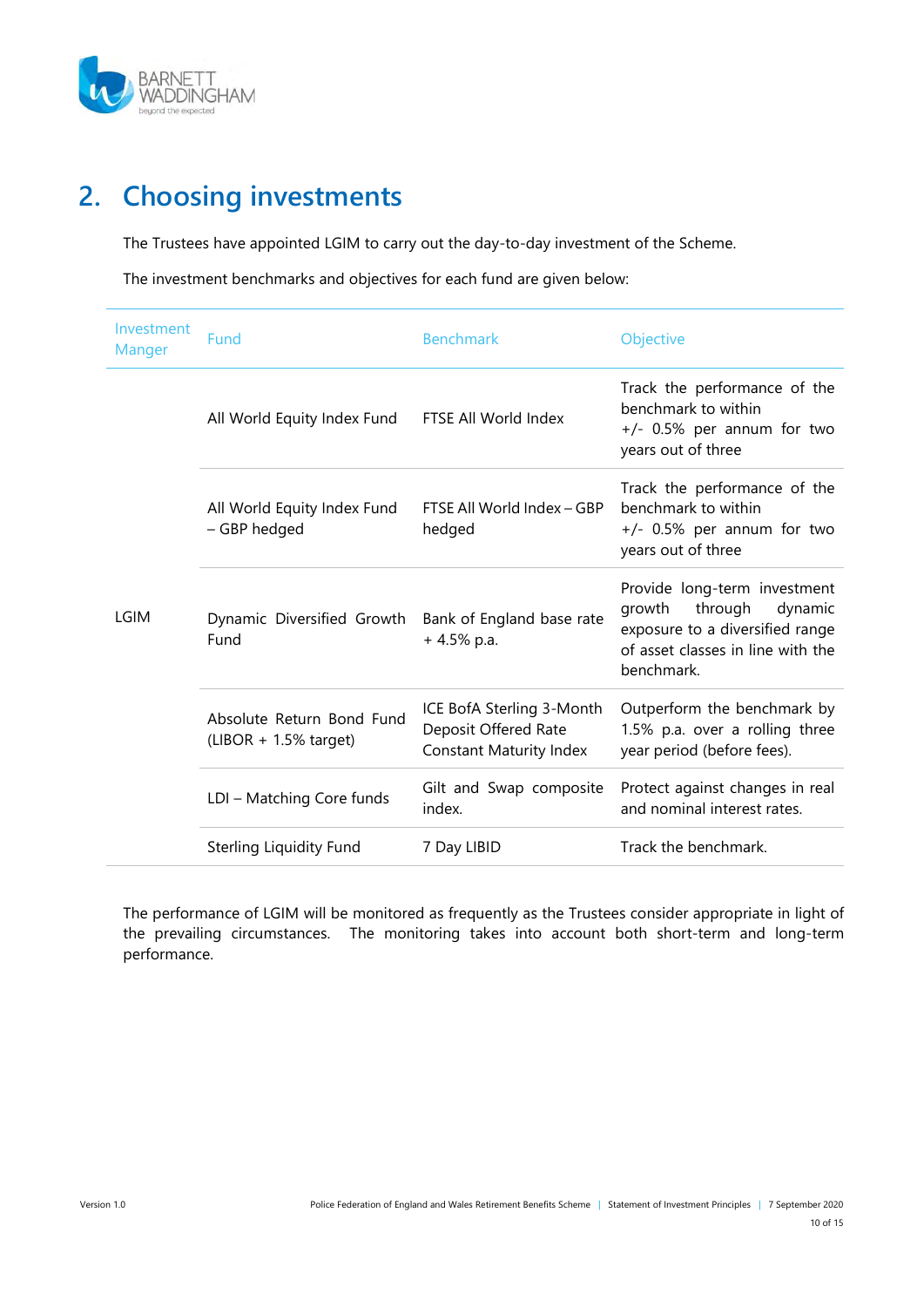

# 3. Fee agreements

| Investment manager | Fund                                                  | <b>Ongoing Charges (%)</b> |
|--------------------|-------------------------------------------------------|----------------------------|
|                    | All World Equity Index Fund                           | 0.200% per annum           |
|                    | All World Equity Index Fund - GBP<br>hedged           | 0.223% per annum           |
|                    | Dynamic Diversified Growth Fund                       | 0.510% per annum           |
| LGIM               | Absolute Return Bond Fund (LIBOR<br>$+ 1.5\%$ target) | 0.300% per annum           |
|                    | LDI - Matching Core funds                             | 0.290% per annum           |
|                    | Sterling Liquidity Fund                               | $0.125%$ per annum         |
|                    |                                                       |                            |

The fee arrangements with the investment manager are summarised below:

In addition to the annual fees shown above, the Scheme also pay a flat annual scheme charge of £1,000 per annum to LGIM.

The Trustees have appointed Barnett Waddingham LLP to advise on investment matters. Barnett Waddingham normally agree fixed fees for specific tasks although may be remunerated on a time-cost basis.

### 4. Investments and disinvestments

Investments will normally be made so as to move the non-LDI assets more in line with their target asset allocation. The Scheme's cash flow requirements are expected to be met by the employer's contributions. Where this is insufficient, the Trustees will disinvest from their non-LDI investments in order to move the actual allocation in line with the target allocation.

### Liability Driven Investment

The Trustees have instructed LGIM to manage an LDI mandate on the behalf of the Scheme through their investment in the Matching Core Fund pooled range; with the intention of maximising the interest rate and inflation hedge ratios as a proportion of the Scheme's liabilities.

In order to manage the amount of leverage within the funds, LGIM will inform the Trustees of the amount of any required cash collateral call or payout.

In the event of a cash collateral call (requiring the Scheme to top up the investment in the LDI funds), LGIM will automatically disinvest from the Sterling Liquidity Fund. If this is insufficient, LGIM will disinvest from the Absolute Return Bond Fund, followed by the Dynamic Diversified Growth Fund.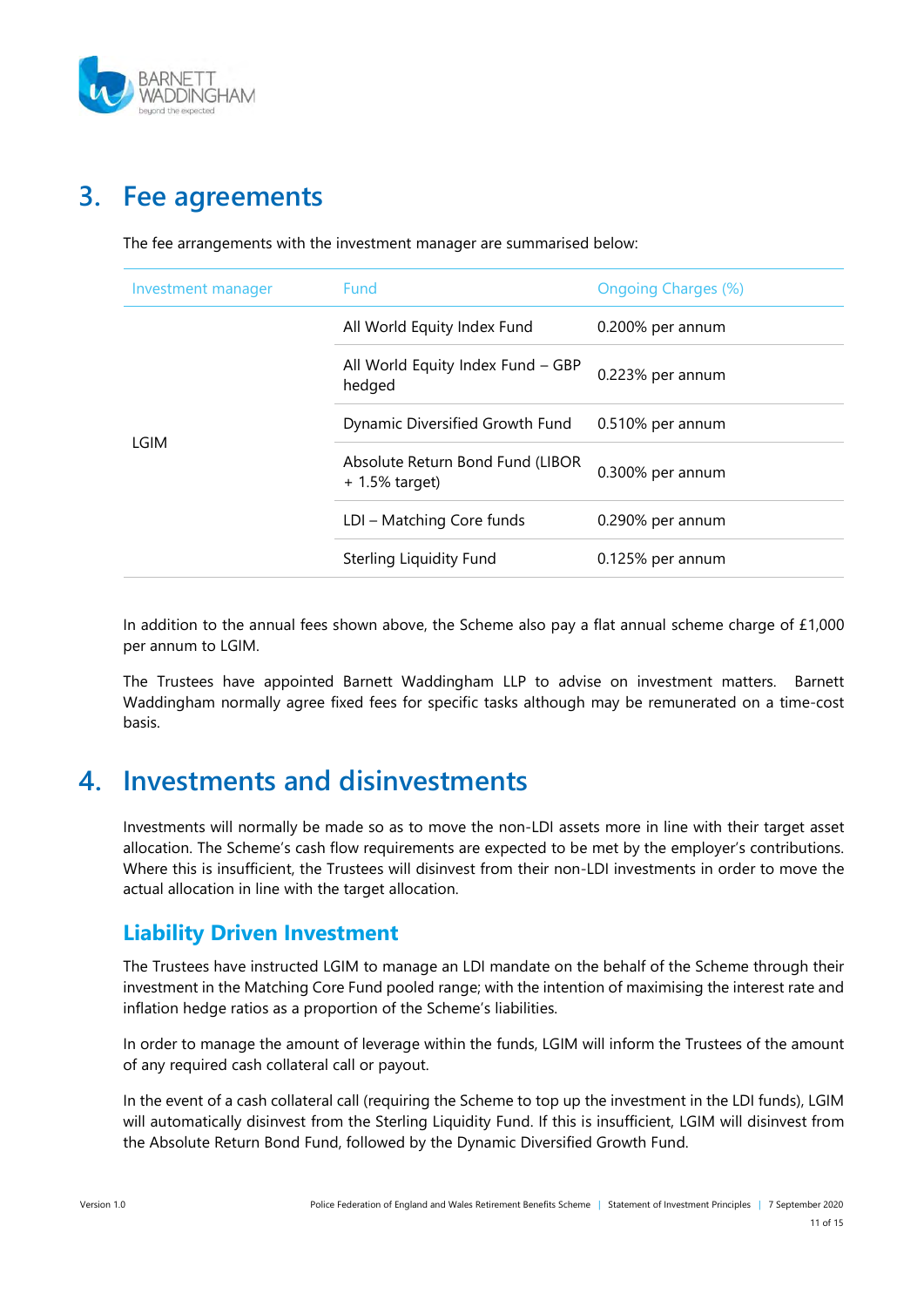

In the event that cash collateral payouts are made from the LDI funds, LGIM will automatically pay these amounts directly into the Sterling Liquidity Fund. The Trustees will then consider on a case by case basis whether to rebalance the overall asset allocation.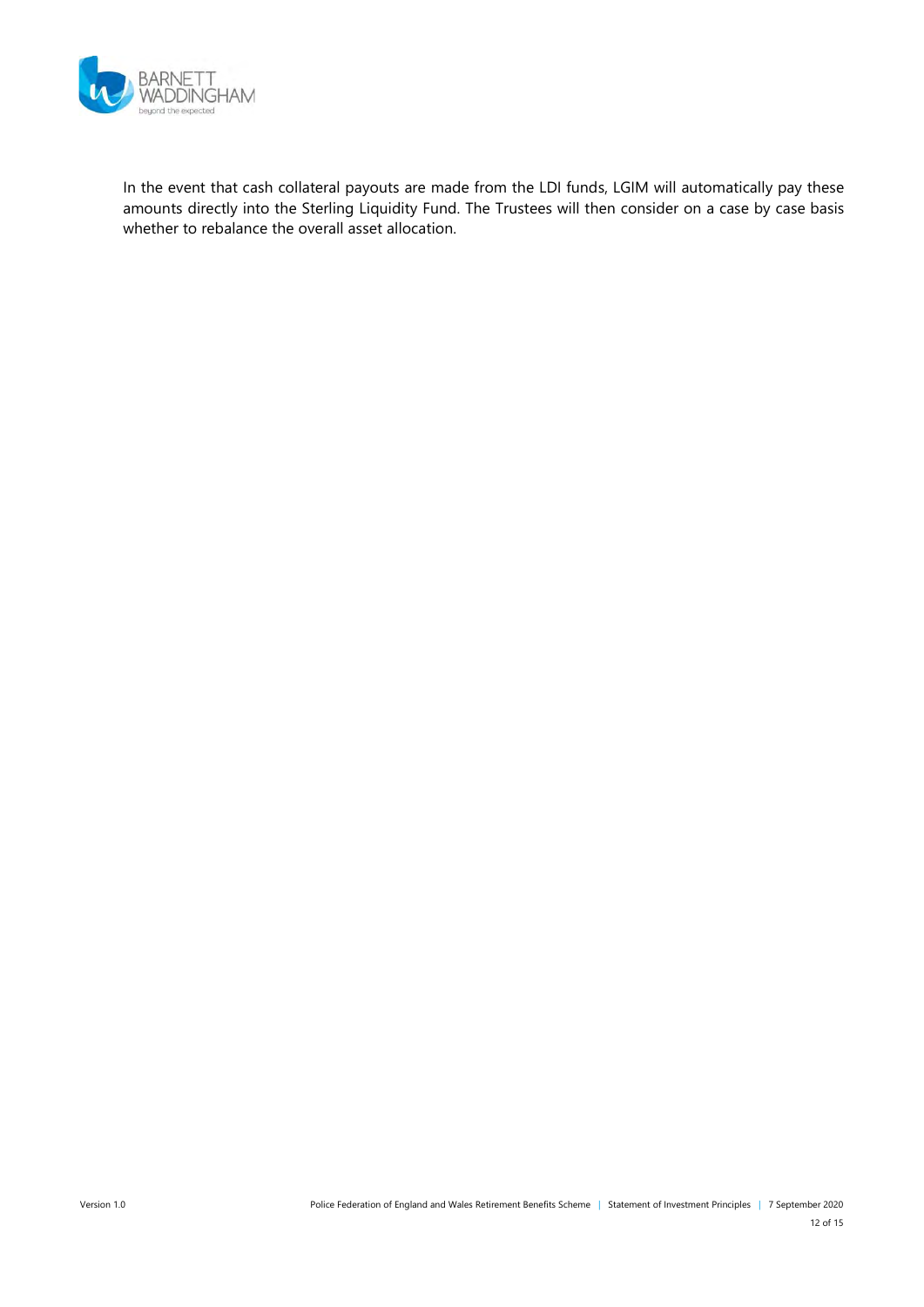

# Appendix 2 Financially Material considerations, nonfinancially material considerations, the exercise of voting rights and engagement activities

# 1. Financially material considerations

The Trustees believe that environmental, social and governance ("ESG") factors are potentially financially material over the life of the Scheme and therefore have a policy to consider these, alongside other factors, when selecting or reviewing the Scheme's investments. The Trustees will be reliant on the information presented by the investment manager and their investment advisors regarding the extent to which the investment manager allows for ESG in making their investment decisions. Furthermore, an investment manager's excellence in this area will not take precedence over other factors, including (but not limited to) historical performance or fees.

In preparing this Statement the Trustees have also considered the Employer's Code of Ethics.

The Trustees have elected to invest the Scheme's assets through pooled funds. The choice of underlying funds is made by the Trustees after taking advice from their investment consultant. The Trustees, and the managers of the underlying funds, take into account ESG factors (including climate change risks) in their decisions in relation to the selection, retention and realisation of investments.

The Trustees take those factors into account in the selection, retention and realisation of investments as follows:

Selection of investments: assess the investment managers' ESG integration credentials and capabilities, including stewardship, as a routine part of requests for information/proposals as well as through other regular reporting channels.

Retention of investments: Developing a robust monitoring process in order to monitor ESG considerations on an ongoing basis by regularly seeking information on the responsible investing policies and practices of the investment managers.

Realisation of investments: The Trustees will request information from investment managers about how ESG considerations are taken into account in decisions to realise investments.

The Trustees will also take those factors into account as part of their investment process to determine a strategic asset allocation, and consider them as part of ongoing reviews of the Scheme's investments.

# 2. Non-financially material considerations

The Trustees do not take into account the views of Scheme members and beneficiaries in relation to ethical considerations, social and environmental impact, or present and future quality of life of the members and beneficiaries of the Scheme in the selection, retention and realisation of investments.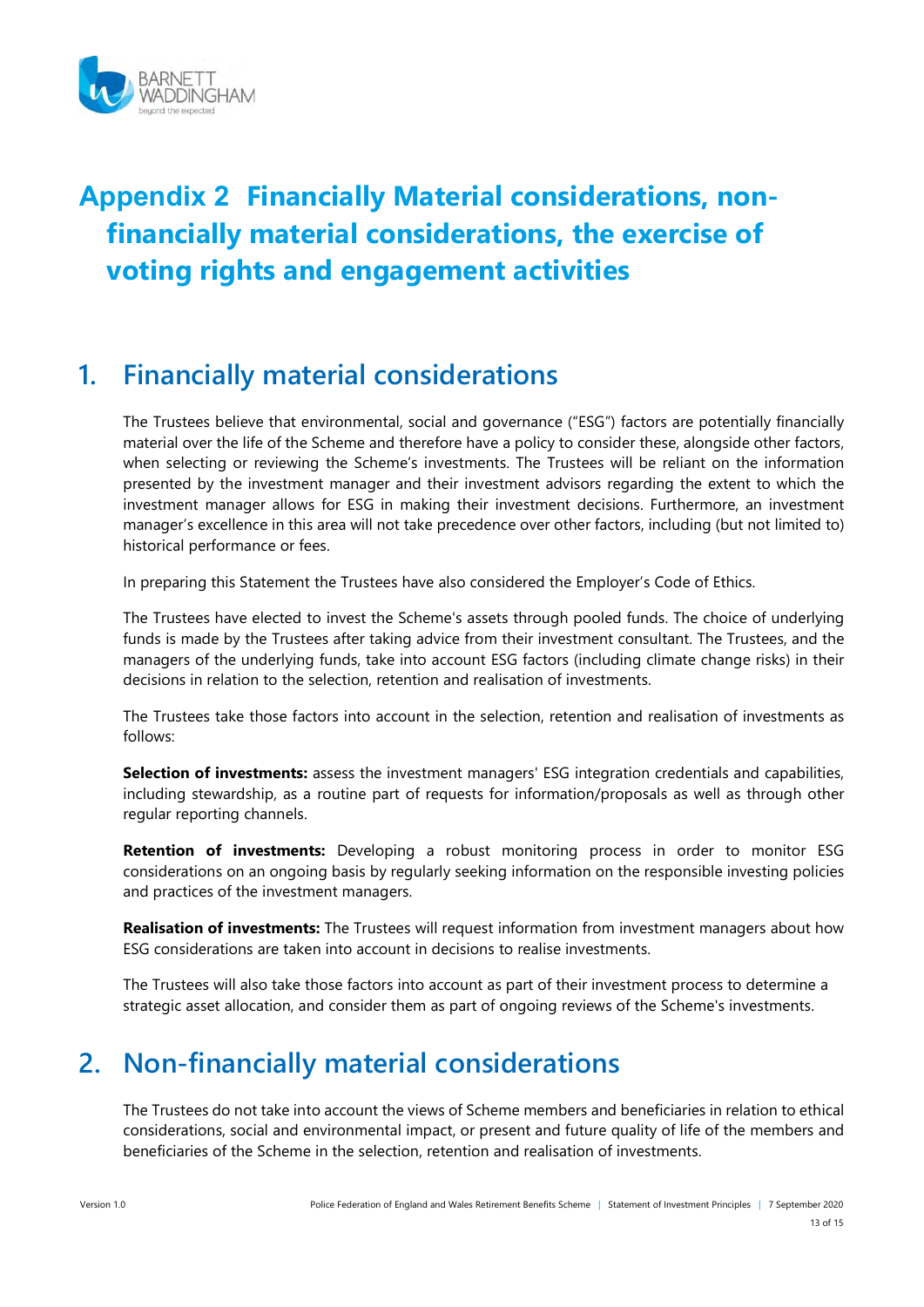

# 3. The exercise of voting rights

The Trustees' policy on the exercise of rights attaching to investments, including voting rights, and in undertaking engagement activities in respect of the investments is that these rights should be exercised by the investment manager on the Trustees' behalf. In doing so, the Trustees expect that the investment manager will use their influence as major institutional investors to exercise the Trustees' rights and duties as shareholders, including where appropriate engaging with underlying investee companies to promote good corporate governance, accountability and to understand how those companies take account of ESG issues in their businesses.

The Trustees will monitor and engage with the investment manager about relevant matters (including matters concerning an issuer of debt or equity, including their performance, strategy, capital structure, management of actual or potential conflicts of interest, risks, social and environmental impact and corporate governance), through the Scheme's investment consultant.

The investment manager will be asked to provide details of their stewardship policy and engagement activities on at least an annual basis. The Trustees will, with input from their investment consultant, monitor and review the information provided by the investment manager. Where possible and appropriate, the Trustees will engage with their investment manager for more information and ask them to confirm that their policies comply with the principles set out in the Financial Reporting Council's UK Stewardship Code.

# 4. Engagement activities

The Trustees acknowledge the importance of ESG and climate risk within their investment framework. When delegating investment decision making to their investment manager they provide their investment manager with a benchmark they expect the investment manager to either follow or outperform. The investment manager has discretion over where in an investee company's capital structure it invests (subject to the restrictions of the mandate), whether directly or as an asset within a pooled fund.

The Trustees are of the belief that ESG and climate risk considerations extend over the entirety of a company's corporate structure and activities, i.e. that they apply to equity, credit and property instruments or holdings. The Trustees also recognise that ESG and climate related issues are constantly evolving and along with them so too are the products available within the investment management industry to help manage these risks.

The Trustees consider it to be a part of their investment managers' roles to assess and monitor developments in the capital structure for each of the companies in which the managers invest on behalf of the Scheme or as part of the pooled fund in which the Scheme holds units.

The Trustees also consider it to be part of their investment managers' roles to assess and monitor how the companies in which they are investing are managing developments in ESG related issues, and in particular climate risk, across the relevant parts of the capital structure for each of the companies in which the managers invest on behalf of the Scheme.

Should an investment manager be failing in these respects, this should be captured in the Scheme's regular performance monitoring.

The Scheme's investment manager is granted full discretion over whether or not to invest in the Principal Employer's business. Through their consultation with the Principal Employer when setting this Statement